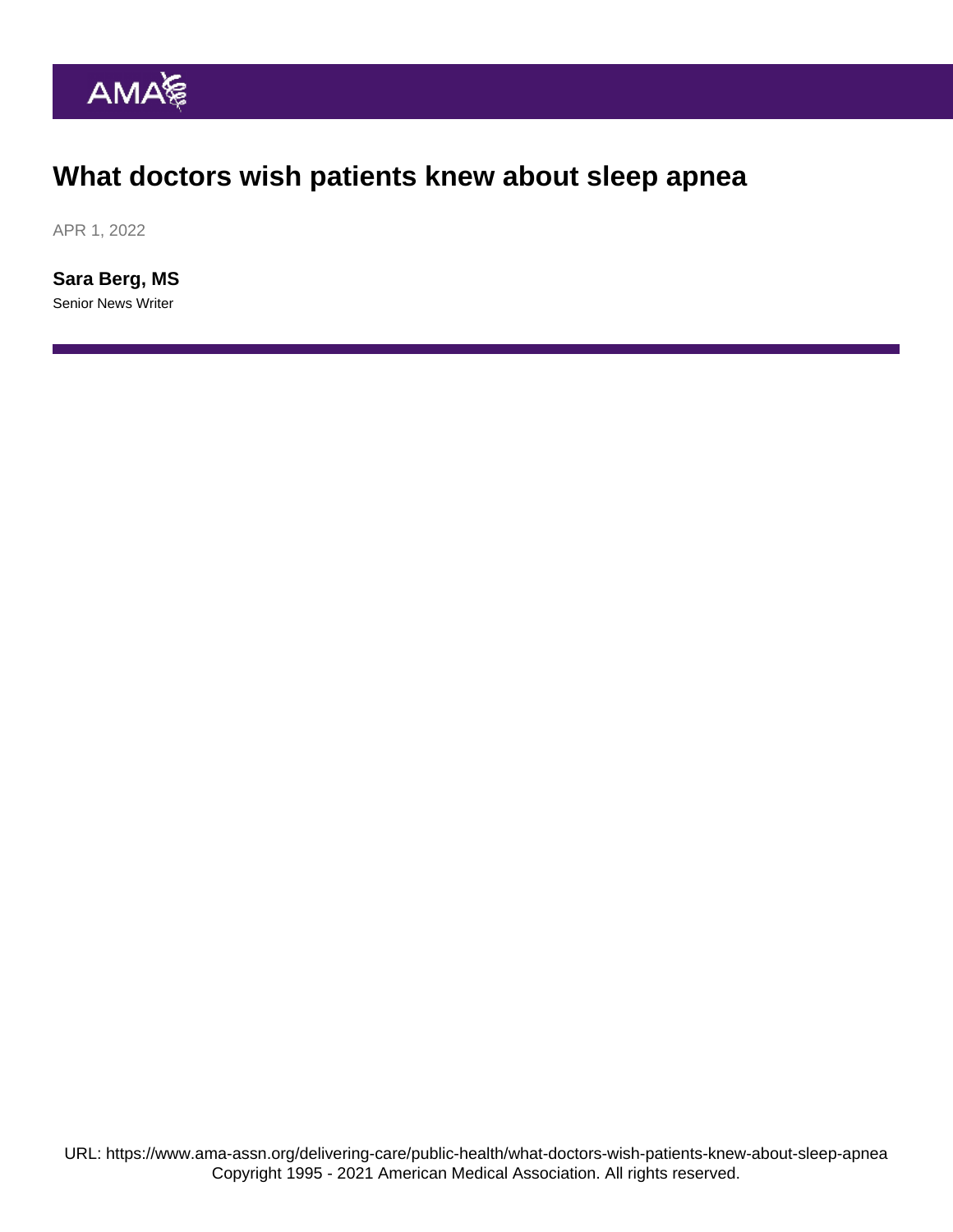URL:<https://www.ama-assn.org/delivering-care/public-health/what-doctors-wish-patients-knew-about-sleep-apnea> Copyright 1995 - 2021 American Medical Association. All rights reserved.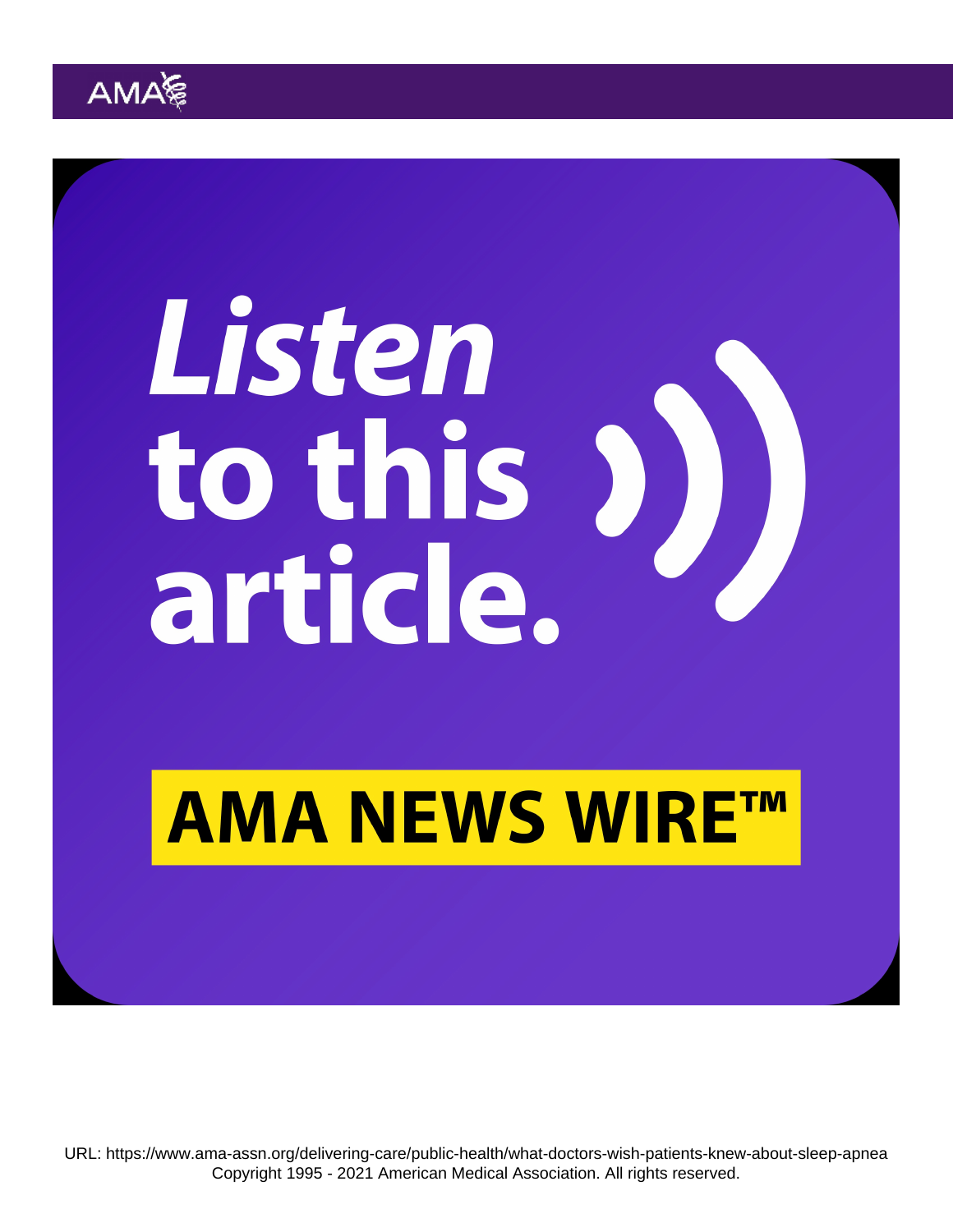AMA News Wire

What doctors wish patients knew about sleep apnea

Apr 1, 2022

**Listen on Simplecast** 

About 30 million people in the United States have sleep apnea, but only 6 million are diagnosed with the condition. This hasn't improved with the pandemic either with many people experiencing less sleep because of altered life and work routines as well as higher stress levels. And with long COVID further exacerbating underlying conditions such as obstructive sleep apnea, it is important for patients to understand what is at stake. Two sleep physicians set out to help.

The AMA's [What Doctors Wish Patients Knew™](https://www.ama-assn.org/series/what-doctors-wish-patients-knew) series provides physicians with a platform to share what they want patients to understand about today's health care headlines.

In this installment, two AMA members who are sleep medicine physicians shared what doctors wish patients knew about obstructive sleep apnea. They are:

- Alejandro D. Chediak, MD, associate professor of medicine and associate chief of clinical affairs in the Division of Pulmonary, Critical Care and Sleep Medicine at the University of Miami Miller School of Medicine. Dr. Chediak serves as an AMA delegate for the American Academy of Sleep Medicine.
- [Ilene Rosen, MD, MSCE,](https://www.ama-assn.org/residents-students/specialty-profiles/another-perspective-sleep-medicine-shadowing-dr-rosen) associate professor of medicine, vice dean for graduate medical education and vice chair for education in the department of medicine at the Perelman School of Medicine at the University of Pennsylvania.

#### Sleep apnea develops over time

Normal apnea-hypopnea index while a person is sleeping is five or less. This means a person's airway completely collapses or partially collapses several times throughout the night.

"You may first start having sleep apnea—particularly obstructive sleep apnea—because you put on a little weight and you start to have maybe five or seven episodes of sleep apnea per hour, it may not bother you too much," Dr. Chediak added. But then "as years go by, you're a little heavier, you have more bad behaviors, you're a little older and sleep is more fragmented so now you feel tired."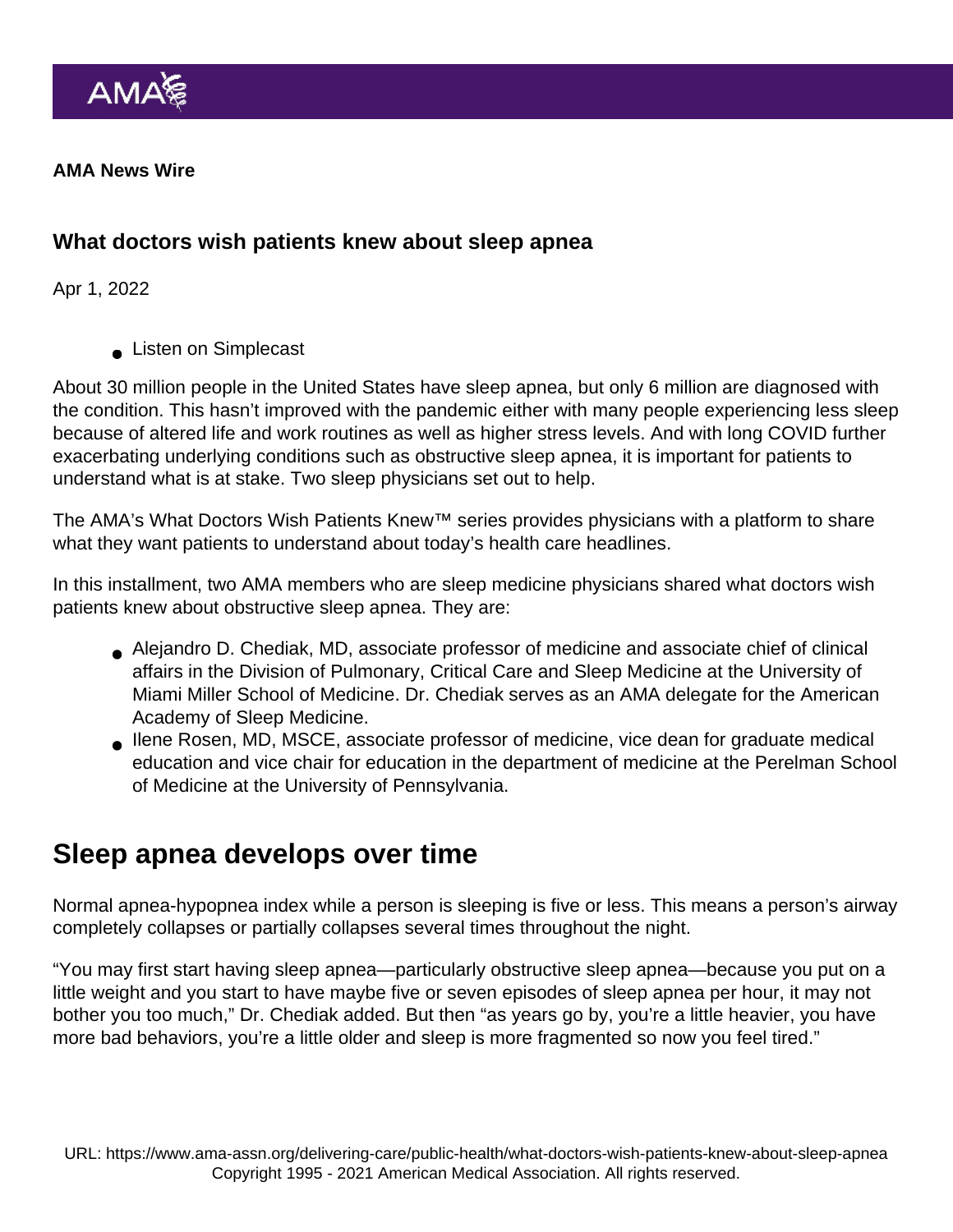"Daytime tiredness is blamed on aging and changes in lifestyle, rather than a disorder of sleep, until you are having many episodes of sleep apnea per hour and you're tired all the time or you're falling asleep driving," he said. "That's when it becomes critically apparent that you need help."

#### Your airway closes or narrows

"Sleep apnea is essentially a disorder where while we're sleeping at night, the airway either closes off completely or becomes so narrowed that the oxygen level drops," said [Dr. Rosen.](https://www.ama-assn.org/residents-students/specialty-profiles/another-perspective-sleep-medicine-shadowing-dr-rosen) This occurs "because not enough air gets in. As the oxygen level is dropping—maybe not to dangerous levels—the brain says, 'Hey, you're going to do this thing I don't like" and wakes you up.

When "your airway completely closes, it is called an apnea, and when it's narrowed but not closed off and has a consequence—such as a drop in oxygen or arousal—it's called hypopnea," she explained, noting that "we count them the same and we add them together over the course of a night to make an hourly rate."

"If your hourly rate is five or more a night, that is likely a sign that you have obstructive sleep apnea," Dr. Rosen said.

#### A bed partner is the first to notice

"It's typically hard to notice on your own" if you stop breathing throughout the night and have sleep apnea, said Dr. Rosen. "What you'll notice is that you feel sleepy. Some people will notice that they wake up during the night feeling like they're gasping or choking or even have to go to the bathroom at a lot at night.

"That may be a sign of sleep apnea, but it is hard to know yourself what any one of those things mean," she added. "For example, you have a couple of beers at night, you go to bed, you snore more and you wake yourself up, but it doesn't happen all the time. Maybe that's clinically relevant apnea and maybe it's not."

"I love having the bed partner come with a patient to a visit because asking the bed partner is really helpful," said Dr. Rosen. "Even then, what the bed partner sees may or may not be indicative of sleep apnea, so testing is required to confirm the diagnosis."

### Sleep apnea is linked to obesity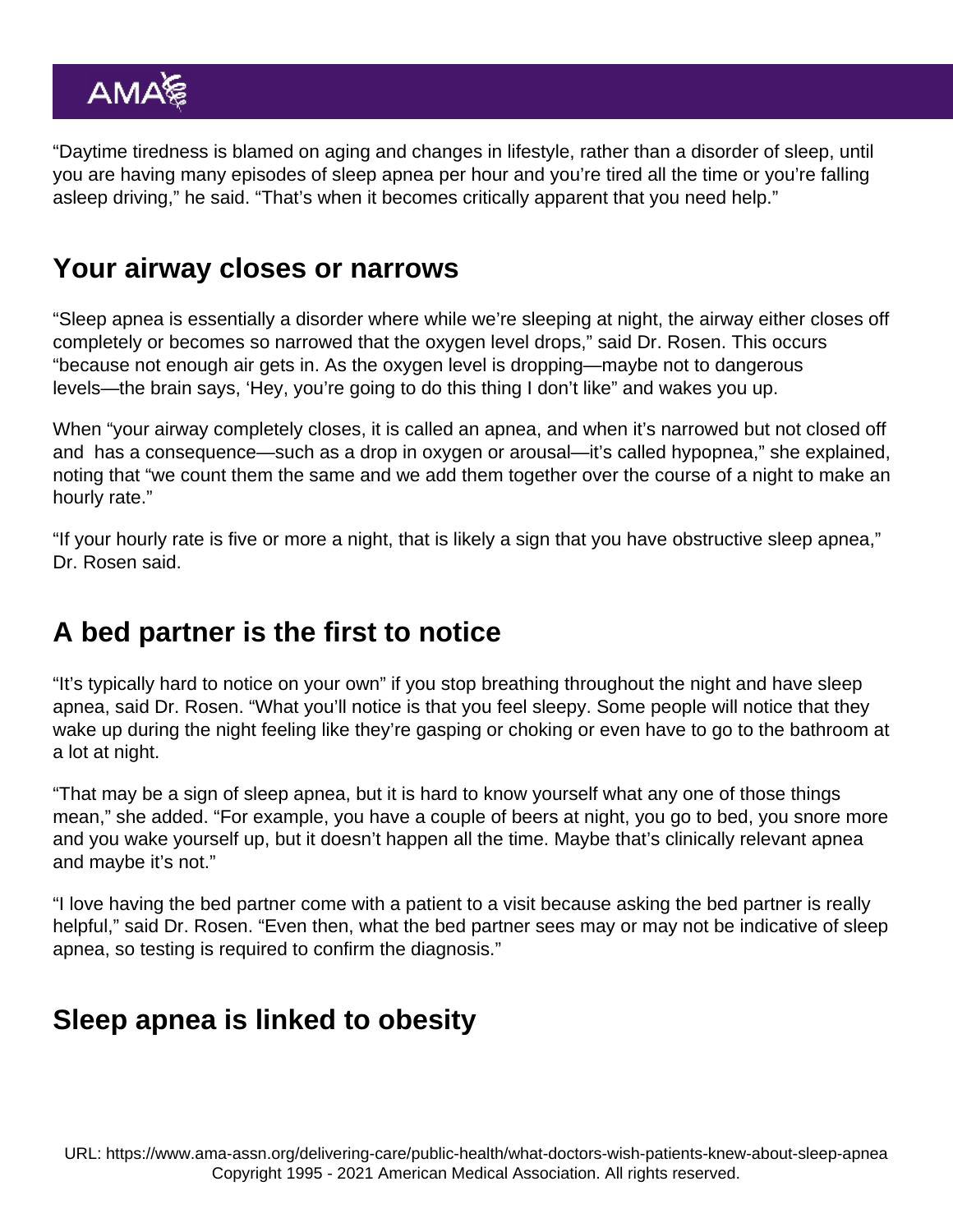"We do know that sleep apnea has been increasing in prevalence over the years," said Dr. Rosen, noting that this may also have to do with the rise in recognition for sleep apnea too.

But this is "in part because it's very much linked to obesity and obesity is becoming more prevalent," she said. "They get more airway collapse. They're having poor sleep. Their insulin resistance goes up and that causes them to eat more of the wrong foods and gain more weight.

"And now you have a chicken and an egg, and some of those people go on to develop all the complications that go along with obesity and insulin resistance," Dr. Rosen added, noting "there are occasionally people who have sleep apnea who lose a significant amount of weight and then they don't have the condition anymore, but there are other factors besides obesity at play."

## Don't fixate on sleep apnea

"You can have mild, moderate and severe sleep apnea and really have very few symptoms," said Dr. Chediak. "Then you can have mild, moderate and severe sleep apnea and be extraordinarily symptomatic."

"The fixation in the community is that you have sleep apnea therefore this explains why you feel so badly," he said. "Many fixated on that, whereas really what you might have is psychophysiological insomnia where you lose your confidence in your ability to sleep well—you go to bed thinking that you can't and that you won't and therefore you don't."

"Yes, you have a little sleep apnea, but that's really not what's wrong with you or why you're not feeling well," Dr. Chediak said.

### There are health complications

"We're worried about your heart and your brain health because we know that if we don't do a good job controlling the sleep apnea and the lack of oxygen, we see more heart attacks and more strokes," said Dr. Chediak. "But most often the primary reason why patients come to see us is that they're either worried about their health because what others have told them or they themselves don't feel vital during the day."

Additionally, "people just feel sleepy and that can have a neurocognitive effect—they can have trouble with their memory," said Dr. Rosen, adding that "there may be some link now to poor sleep and dementia, which has to do with sleep deprivation and sleep apnea."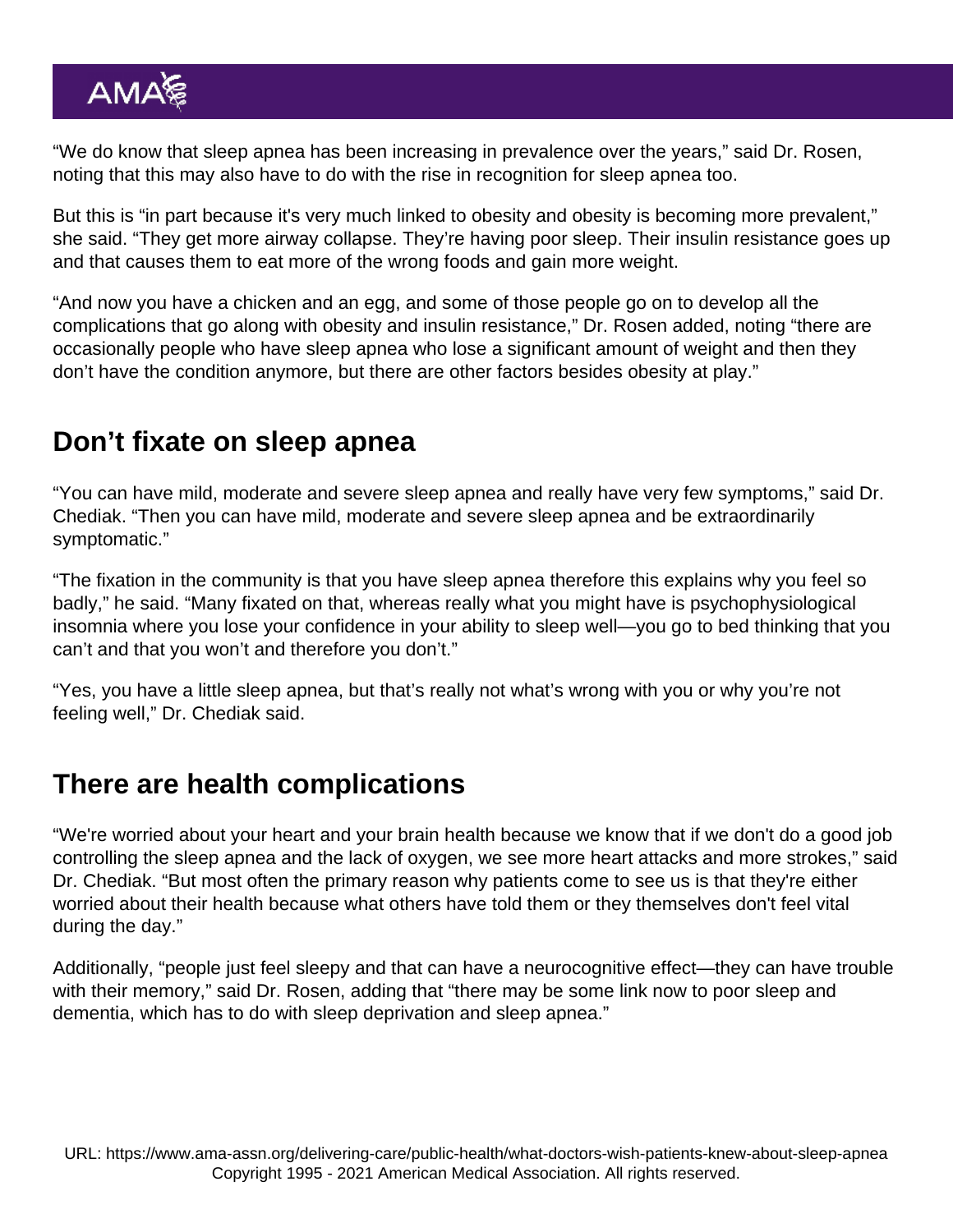"Another problem with obstructive sleep apnea is that it can be associated with difficult-to-treat hypertension," she said. "Poor sleep can also be associated with insulin resistance. It doesn't necessarily mean that you'll develop diabetes, but it certainly becomes part of someone with obesity.

### Try positive airway pressure therapy

"The mainstay of treatment is PAP therapy, or positive airway pressure therapy, which I like to think of as an airway stent," said Dr. Rosen. "You put a column of pressured air through the back of the nose that goes into the back of the throat and sits in the upper airway."

"We typically run a set pressure continuously and this is called continuous positive airway pressure—or CPAP—therapy," she said, noting that "when the airway wants to collapse it can't because there's a column of pressurized air stenting the airway open.

### Oral appliance therapy can also help

"For people who can't tolerate CPAP or PAP therapy—and particularly those who have mild to moderate apnea—a reasonable second choice is an oral appliance known as a mandibular advancement device," said Dr. Rosen.

"The ones that are the most effective are custom made, and they are fit to the upper and lower part of the patient's teeth and pulls the lower jaw forward when it's in the mouth," she added, noting that "the mandibular advancement is done by a dentist who creates the appliance and monitors how the temporomandibular joint and teeth are doing over time."

Oral appliance therapy "helps stiffen the muscles in the back of the throat and in the upper airway so that it has less of a tendency to collapse," Dr. Rosen said. "It works really well for snoring and in many cases of mild to moderate sleep apnea."

#### Home sleep testing is very effective

"The key is to properly select the patients who are best suited for home versus laboratory testing," said Dr. Chediak. "For moderate to severe sleep apnea, home sleep apnea testing is an effective tool and can be useful.